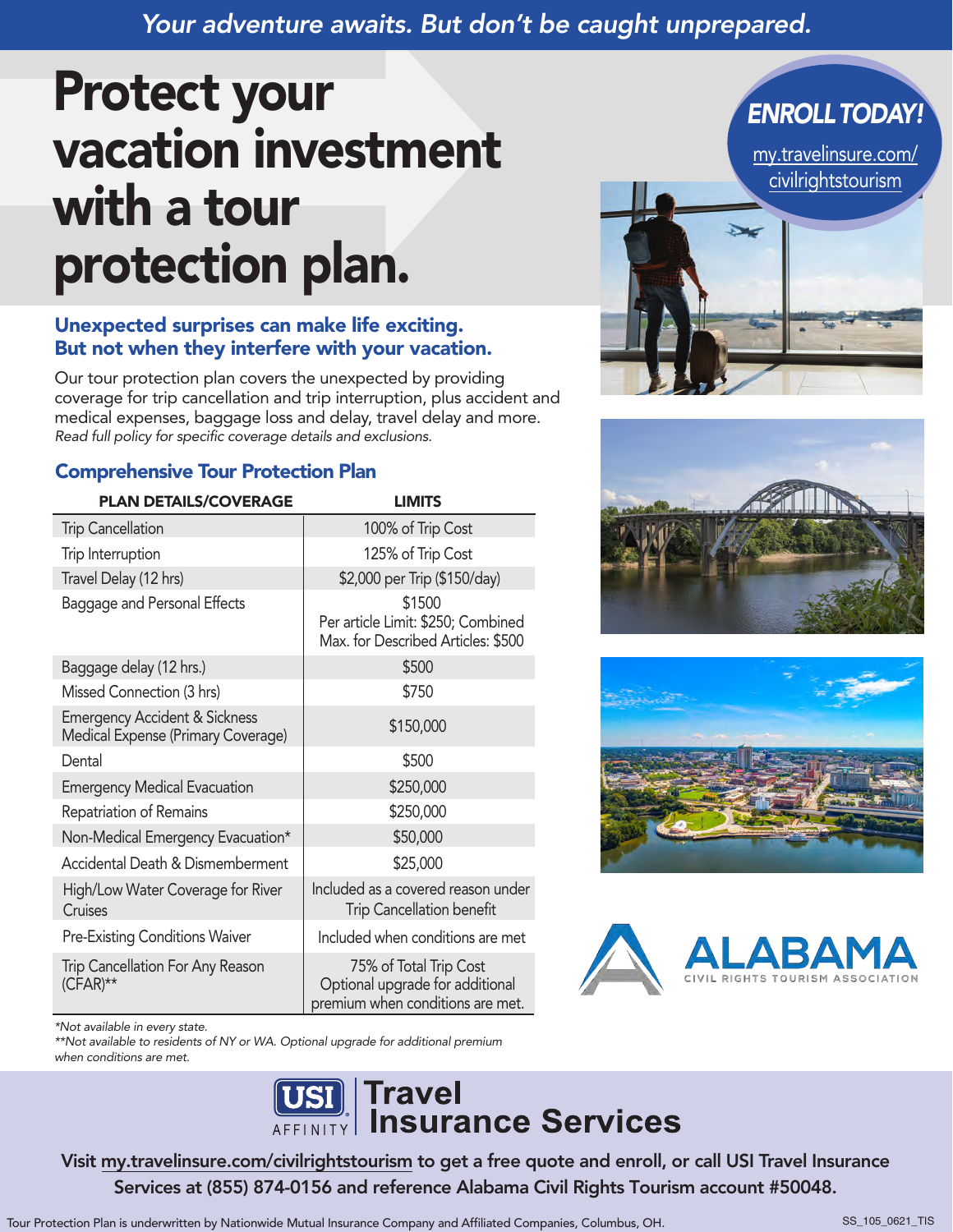#### RATES without Cancel For Any Reason (CFAR) Upgrade\*

| <b>Trip Cost</b>        | $0 - 34$ | 35-59    | 60-69    | 70-74    | 75-79    | 80-84    | $85+$    |
|-------------------------|----------|----------|----------|----------|----------|----------|----------|
| \$<br>$1 - $$<br>500    | 22.88    | 28.08    | 35.36    | 43.68    | 50.96    | 58.24    | 66.56    |
| \$<br>$501 - $ 1,000$   | 42.64    | 53.04    | 66.56    | 81.12    | 95.68    | 110.24   | 124.80   |
| $1,001 - $1,500$        | 71.76    | 87.36    | 111.28   | 135.20   | 159.12   | 183.04   | 206.96   |
| $1,501 - $2,000$<br>\$. | 100.88   | 122.72   | 156.00   | 190.32   | 223.60   | 256.88   | 290.16   |
| $2,001 - $2,500$        | 128.96   | 158.08   | 200.72   | 244.40   | 287.04   | 330.72   | 373.36   |
| $$2,501 - $3,000$       | 158.08   | 193.44   | 245.44   | 298.48   | 350.48   | 403.52   | 456.57   |
| $$3,001 - $3,500$       | 186.16   | 227.76   | 290.16   | 352.56   | 414.96   | 477.37   | 538.73   |
| $$3,501 - $4,000$       | 215.28   | 263.12   | 334.88   | 406.64   | 478.41   | 550.17   | 621.93   |
| $4,001 - $4,500$        | 243.36   | 298.48   | 379.60   | 460.73   | 541.85   | 624.01   | 705.13   |
| $$4,501 - $5,000$       | 272.48   | 333.84   | 424.32   | 515.85   | 606.33   | 696.81   | 788.33   |
| \$.<br>$5,001 - $6,000$ | 315.12   | 385.84   | 490.89   | 596.97   | 702.01   | 807.05   | 912.09   |
| $$6,001 - $7,000$       | 373.36   | 456.57   | 580.33   | 705.13   | 828.89   | 953.69   | 1,078.49 |
| $$7,001 - $8,000$       | 430.56   | 526.25   | 669.77   | 813.29   | 956.81   | 1,101.37 | 1,243.85 |
| $$8,001 - $9,000$       | 487.77   | 596.97   | 759.21   | 922.49   | 1,084.73 | 1,248.01 | 1,410.26 |
| $$9,001 - $10,000$      | 544.97   | 666.65   | 848.65   | 1,030.65 | 1,211.61 | 1,394.66 | 1,575.62 |
| $$10,001 - $11,000$     | 602.17   | 737.37   | 938.09   | 1,138.81 | 1,339.53 | 1,541.30 | 1,742.02 |
| \$11,001 - \$12,000     | 659.37   | 807.05   | 1,026.49 | 1,248.01 | 1,467.46 | 1,687.94 | 1,907.38 |
| \$12,001 - \$13,000     | 717.61   | 877.77   | 1,115.93 | 1,356.18 | 1,595.38 | 1,834.58 | 2,073.78 |
| $$13,001 - $14,000$     | 774.81   | 947.45   | 1,205.37 | 1,464.34 | 1,722.26 | 1,981.22 | 2,239.15 |
| \$14,001 - \$15,000     | 832.01   | 1,018.17 | 1,294.81 | 1,573.54 | 1,850.18 | 2,128.90 | 2,405.55 |
| \$15,001 - \$16,000     | 889.21   | 1,087.85 | 1,384.26 | 1,681.70 | 1,978.10 | 2,275.55 | 2,570.91 |
| $$16,001 - $17,000$     | 946.41   | 1,158.57 | 1,473.70 | 1,789.86 | 2,104.98 | 2,422.19 | 2,737.31 |
| \$17,001 - \$18,000     | 1,003.61 | 1,228.25 | 1,563.14 | 1,899.06 | 2,232.90 | 2,568.83 | 2,902.67 |
| \$18,001 - \$19,000     | 1,061.85 | 1,298.97 | 1,652.58 | 2,007.22 | 2,360.83 | 2,715.47 | 3,069.07 |
| \$19,001 - \$20,000     | 1,119.05 | 1,368.66 | 1,740.98 | 2,115.38 | 2,487.71 | 2,862.11 | 3,234.44 |
| \$20,001 - \$21,000     | 1,176.25 | 1,439.38 | 1,830.42 | 2,224.58 | 2,615.63 | 3,008.75 | 3,400.84 |
| \$21,001 - \$22,000     | 1,233.45 | 1,510.10 | 1,919.86 | 2,332.75 | 2,743.55 | 3,156.44 | 3,566.20 |
| \$22,001 - \$23,000     | 1,290.65 | 1,579.78 | 2,009.30 | 2,440.91 | 2,870.43 | 3,303.08 | 3,732.60 |
| \$23,001 - \$24,000     | 1,348.90 | 1,650.50 | 2,098.74 | 2,550.11 | 2,998.35 | 3,449.72 | 3,897.96 |
| \$24,001 - \$25,000     | 1,406.10 | 1,720.18 | 2,188.18 | 2,658.27 | 3,126.27 | 3,596.36 | 4,064.37 |

# RATES With CFAR Upgrade\* (Not available to residents of NY.)

| <b>Trip Cost</b>     | $0 - 34$ | 35-59    | 60-69    | 70-74    | 75-79    | $80 - 84$ | $85+$    |
|----------------------|----------|----------|----------|----------|----------|-----------|----------|
| \$<br>$1 - $$<br>500 | 38.90    | 47.74    | 60.11    | 74.26    | 86.64    | 99.01     | 113.16   |
| $501 - $1,000$<br>\$ | 72.49    | 90.17    | 113.16   | 137.91   | 162.66   | 187.41    | 212.17   |
| $$1,001 - $1,500$    | 122.00   | 148.52   | 189.18   | 229.85   | 270.51   | 311.18    | 351.85   |
| $$1,501 - $2,000$    | 171.50   | 208.63   | 265.21   | 323.56   | 380.13   | 436.71    | 493.29   |
| $$2,001 - $2,500$    | 219.24   | 268.75   | 341.24   | 415.50   | 487.99   | 562.24    | 634.74   |
| $$2,501 - $3,000$    | 268.75   | 328.86   | 417.26   | 507.43   | 595.84   | 686.01    | 776.18   |
| $$3,001 - $3,500$    | 316.48   | 387.21   | 493.29   | 599.37   | 705.46   | 811.54    | 915.86   |
| $$3,501 - $4,000$    | 365.99   | 447.32   | 569.32   | 691.31   | 813.31   | 935.31    | 1,057.30 |
| $$4,001 - $4,500$    | 413.73   | 507.43   | 645.34   | 783.25   | 921.16   | 1,060.84  | 1,198.75 |
| $$4,501 - $5,000$    | 463.23   | 567.55   | 721.37   | 876.96   | 1,030.78 | 1,184.60  | 1,340.19 |
| $$5,001 - $6,000$    | 535.72   | 655.95   | 834.53   | 1,014.87 | 1,193.44 | 1,372.02  | 1,550.59 |
| $$6,001 - $7,000$    | 634.74   | 776.18   | 986.58   | 1,198.75 | 1,409.15 | 1,621.32  | 1,833.48 |
| $$7,001 - $8,000$    | 731.98   | 894.64   | 1,138.63 | 1,382.63 | 1,626.62 | 1,872.38  | 2,114.61 |
| $$8,001 - $9,000$    | 829.22   | 1,014.87 | 1,290.69 | 1,568.27 | 1,844.09 | 2,121.68  | 2,397.50 |
| $$9,001 - $10,000$   | 926.47   | 1,133.33 | 1,442.74 | 1,752.15 | 2,059.80 | 2,370.98  | 2,678.62 |
| \$10,001 - \$11,000  | 1,023.71 | 1,253.56 | 1,594.80 | 1,936.03 | 2,277.27 | 2,620.27  | 2,961.51 |
| \$11,001 - \$12,000  | 1,120.95 | 1,372.02 | 1,745.08 | 2,121.68 | 2,494.74 | 2,869.57  | 3,242.63 |
| \$12,001 - \$13,000  | 1,219.97 | 1,492.25 | 1,897.13 | 2,305.56 | 2,712.21 | 3,118.87  | 3,525.52 |
| \$13,001 - \$14,000  | 1,317.21 | 1,610.71 | 2,049.19 | 2,489.44 | 2,927.92 | 3,368.17  | 3,806.65 |
| \$14,001 - \$15,000  | 1,414.45 | 1,730.94 | 2,201.24 | 2,675.08 | 3,145.39 | 3,619.23  | 4,089.54 |
| \$15,001 - \$16,000  | 1,511.70 | 1,849.40 | 2,353.30 | 2,858.96 | 3,362.86 | 3,868.53  | 4,370.66 |
| \$16,001 - \$17,000  | 1,608.94 | 1,969.63 | 2,505.35 | 3,042.84 | 3,578.56 | 4,117.83  | 4,653.55 |
| \$17,001 - \$18,000  | 1,706.18 | 2,088.09 | 2,657.40 | 3,228.49 | 3,796.04 | 4,367.12  | 4,934.67 |
| \$18,001 - \$19,000  | 1,805.20 | 2,208.31 | 2,809.46 | 3,412.37 | 4,013.51 | 4,616.42  | 5,217.56 |
| \$19,001 - \$20,000  | 1,902.44 | 2,326.77 | 2,959.74 | 3,596.25 | 4,229.21 | 4,865.72  | 5,498.68 |
| \$20,001 - \$21,000  | 1,999.68 | 2,447.00 | 3,111.80 | 3,781.89 | 4,446.69 | 5,115.01  | 5,781.57 |
| \$21,001 - \$22,000  | 2,096.93 | 2,567.23 | 3,263.85 | 3,965.77 | 4,664.16 | 5,366.08  | 6,062.70 |
| \$22,001 - \$23,000  | 2,194.17 | 2,685.69 | 3,415.90 | 4,149.65 | 4,879.86 | 5,615.38  | 6,345.59 |
| \$23,001 - \$24,000  | 2,293.18 | 2,805.92 | 3,567.96 | 4,335.30 | 5,097.33 | 5,864.67  | 6,626.71 |
| \$24,001 - \$25,000  | 2,390.42 | 2,924.38 | 3,720.01 | 4,519.18 | 5,314.81 | 6,113.97  | 6,909.60 |

\*These rates do not apply to residents of PA and MO. For residents of PA and MO, please see separate rate sheet.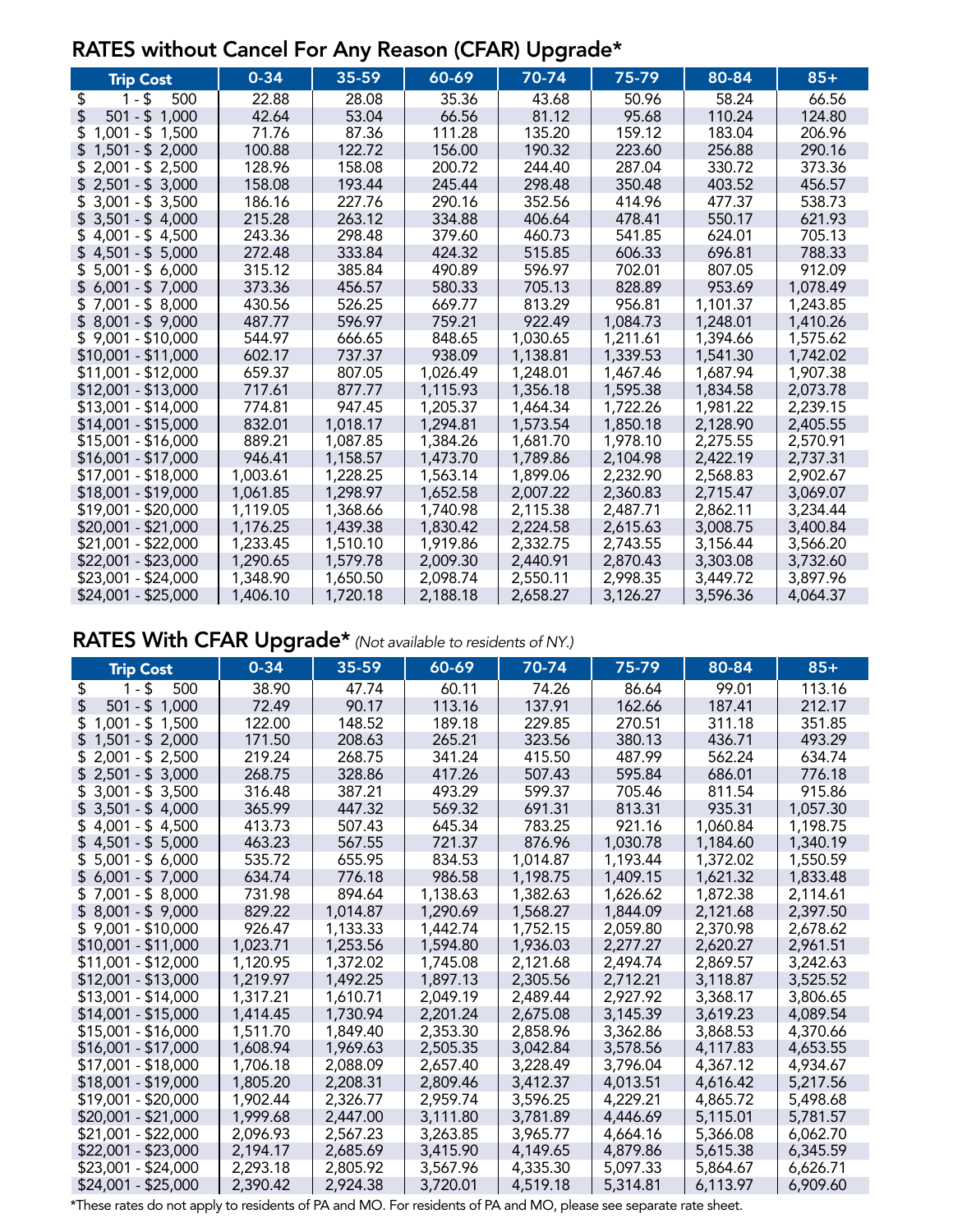#### RATES – FOR PENNSYLVANIA RESIDENTS without Cancel For Any Reason (CFAR) Upgrade

| <b>Trip Cost</b>        | $0 - 34$ | 35-59    | 60-69    | 70-74    | 75-79    | 80-84    | $85+$    |
|-------------------------|----------|----------|----------|----------|----------|----------|----------|
| \$<br>$1 - $$<br>500    | 47.15    | 56.64    | 81.88    | 115.21   | 151.89   | 238.84   | 281.17   |
| $501 - $1,000$<br>\$    | 48.93    | 57.90    | 84.37    | 117.65   | 151.84   | 222.53   | 274.11   |
| $1,001 - $1,500$<br>\$. | 62.05    | 74.13    | 111.35   | 155.60   | 200.64   | 285.53   | 363.05   |
| $1,501 - $2,000$        | 78.16    | 94.75    | 145.20   | 203.60   | 261.12   | 366.22   | 473.05   |
| $$2,001 - $2,500$       | 93.27    | 113.18   | 174.96   | 244.88   | 314.25   | 435.65   | 568.88   |
| $$2,501 - $3,000$       | 109.45   | 132.87   | 206.27   | 287.89   | 369.28   | 507.21   | 667.50   |
| $$3,001 - $3,500$       | 124.94   | 151.76   | 236.79   | 330.26   | 423.82   | 578.51   | 765.99   |
| $$3,501 - $4,000$       | 141.45   | 171.88   | 268.84   | 374.25   | 480.08   | 651.66   | 866.58   |
| $$4,001 - $4,500$       | 156.53   | 190.32   | 298.77   | 415.93   | 533.82   | 722.00   | 964.08   |
| $$4,501 - $5,000$       | 173.13   | 210.84   | 331.81   | 461.60   | 592.00   | 798.14   | 1,067.73 |
| $$5,001 - $6,000$       | 196.82   | 240.21   | 379.28   | 528.17   | 678.99   | 918.68   | 1,228.26 |
| $$6,001 - $7,000$       | 245.32   | 300.37   | 478.09   | 667.50   | 857.96   | 1,154.98 | 1,556.31 |
| $$7,001 - $8,000$       | 279.73   | 342.43   | 546.13   | 761.67   | 978.99   | 1,312.96 | 1,774.12 |
| $$8,001 - $9,000$       | 333.67   | 408.26   | 651.39   | 905.44   | 1,162.51 | 1,551.19 | 2,097.51 |
| $$9,001 - $10,000$      | 410.18   | 501.53   | 803.08   | 1,118.29 | 1,442.69 | 1,932.83 | 2,619.21 |
| $$10,001 - $11,000$     | 448.63   | 548.58   | 879.88   | 1,225.41 | 1,580.95 | 2,113.93 | 2,870.34 |
| $$11,001 - $12,000$     | 487.12   | 595.69   | 956.76   | 1,332.67 | 1,719.37 | 2,295.24 | 3,121.77 |
| \$12,001 - \$13,000     | 525.71   | 642.91   | 1,033.83 | 1,440.18 | 1,858.12 | 2,476.99 | 3,373.80 |
| \$13,001 - \$14,000     | 563.70   | 689.40   | 1,109.72 | 1,546.05 | 1,994.75 | 2,655.96 | 3,621.97 |
| $$14,001 - $15,000$     | 601.17   | 735.25   | 1,184.57 | 1,650.45 | 2,129.49 | 2,832.45 | 3,866.71 |
| $$15,001 - $16,000$     | 640.68   | 783.61   | 1,263.49 | 1,760.54 | 2,271.57 | 3,018.57 | 4,124.79 |
| $$16,001 - $17,000$     | 677.25   | 828.36   | 1,336.53 | 1,862.44 | 2,403.07 | 3,190.82 | 4,363.65 |
| \$17,001 - \$18,000     | 712.26   | 873.12   | 1,412.79 | 1,967.22 | 2,540.82 | 3,373.95 | 4,620.94 |
| \$18,001 - \$19,000     | 749.43   | 918.61   | 1,487.04 | 2,070.79 | 2,674.49 | 3,549.04 | 4,863.74 |
| \$19,001 - \$20,000     | 788.02   | 965.83   | 1,564.12 | 2,178.33 | 2,813.27 | 3,730.82 | 5,115.81 |
| \$20,001 - \$21,000     | 828.01   | 1,014.77 | 1,644.01 | 2,289.76 | 2,957.08 | 3,919.20 | 5,377.03 |
| \$21,001 - \$22,000     | 866.58   | 1,061.97 | 1,721.03 | 2,397.21 | 3,095.76 | 4,100.85 | 5,628.92 |
| \$22,001 - \$23,000     | 902.96   | 1,106.49 | 1,793.70 | 2,498.57 | 3,226.57 | 4,272.21 | 5,866.53 |
| \$23,001 - \$24,000     | 942.30   | 1,154.64 | 1,872.29 | 2,608.21 | 3,368.06 | 4,457.55 | 6,123.54 |
| \$24,001 - \$25,000     | 1,455.50 | 1,782.67 | 2,897.37 | 4,038.17 | 5,213.52 | 6,874.90 | 9,475.63 |

# RATES – FOR PENNSYLVANIA RESIDENTS/With CFAR Upgrade

| <b>Trip Cost</b>       | $0 - 34$ | 35-59    | 60-69    | 70-74    | 75-79    | 80-84     | $85+$     |
|------------------------|----------|----------|----------|----------|----------|-----------|-----------|
| \$<br>$1 - $$<br>500   | 88.28    | 86.94    | 118.65   | 157.19   | 197.42   | 286.86    | 329.36    |
| $501 - $1,000$<br>S    | 112.23   | 104.53   | 140.96   | 182.25   | 221.92   | 296.44    | 348.27    |
| $$1,001 - $1,500$      | 165.22   | 150.13   | 203.58   | 260.89   | 314.86   | 405.98    | 483.91    |
| $$1,501 - $2,000$      | 222.07   | 200.76   | 273.85   | 350.48   | 420.45   | 534.25    | 641.64    |
| $$2,001 - $2,500$      | 277.49   | 248.89   | 339.64   | 432.90   | 518.21   | 650.75    | 784.70    |
| $$2,501 - $3,000$      | 334.97   | 299.00   | 407.87   | 518.07   | 618.96   | 770.54    | 931.70    |
| $$3,001 - $3,500$      | 391.99   | 348.48   | 475.52   | 602.82   | 719.48   | 890.31    | 1,078.84  |
| $$3,501 - $4,000$      | 450.39   | 399.46   | 545.02   | 689.57   | 822.12   | 1,012.38  | 1,228.51  |
| $$4,001 - $4,500$      | 506.93   | 448.45   | 612.01   | 773.57   | 921.77   | 1,131.14  | 1,374.60  |
| $$4,501 - $5,000$      | 564.52   | 499.16   | 681.70   | 861.07   | 1,025.33 | 1,255.15  | 1,526.27  |
| $5,001 - $6,000$<br>S. | 645.67   | 570.86   | 780.53   | 986.29   | 1,175.93 | 1,442.77  | 1,754.10  |
| $$6,001 - $7,000$      | 830.62   | 731.54   | 1,001.32 | 1,264.89 | 1,505.98 | 1,838.40  | 2,242.02  |
| $$7,001 - $8,000$      | 956.35   | 840.87   | 1,151.00 | 1,452.26 | 1,728.12 | 2,103.01  | 2,566.81  |
| $$8,001 - $9,000$      | 1,140.32 | 1,002.49 | 1,372.51 | 1,728.75 | 2,055.60 | 2,493.06  | 3,042.55  |
| $$9,001 - $10,000$     | 1,427.68 | 1,251.08 | 1,712.68 | 2,156.80 | 2,569.22 | 3,120.89  | 3,811.26  |
| \$10,001 - \$11,000    | 1,573.03 | 1,376.88 | 1,885.05 | 2,373.04 | 2,825.84 | 3,426.82  | 4,187.64  |
| \$11,001 - \$12,000    | 1,718.56 | 1,502.84 | 2,057.62 | 2,589.54 | 3,082.77 | 3,733.12  | 4,564.47  |
| \$12,001 - \$13,000    | 1,864.44 | 1,629.09 | 2,230.60 | 2,806.56 | 3,340.31 | 4,040.14  | 4,942.19  |
| \$13,001 - \$14,000    | 2,008.08 | 1,753.41 | 2,400.94 | 3,020.26 | 3,593.91 | 4,342.47  | 5,314.13  |
| \$14,001 - \$15,000    | 2,149.74 | 1,876.02 | 2,568.92 | 3,231.00 | 3,844.00 | 4,640.61  | 5,680.93  |
| \$15,001 - \$16,000    | 2,299.12 | 2,005.31 | 2,746.06 | 3,453.23 | 4,107.73 | 4,955.02  | 6,067.74  |
| $$16,001 - $17,000$    | 2,437.37 | 2,124.97 | 2,910.01 | 3,658.91 | 4,351.81 | 5,246.00  | 6,425.72  |
| \$17,001 - \$18,000    | 2,585.60 | 2,253.13 | 3,087.48 | 3,879.26 | 4,614.91 | 5,561.33  | 6,815.66  |
| \$18,001 - \$19,000    | 2,726.14 | 2,374.76 | 3,254.13 | 4,088.33 | 4,863.02 | 5,857.11  | 7,179.55  |
| \$19,001 - \$20,000    | 2,872.04 | 2,501.04 | 3,427.15 | 4,305.39 | 5,120.61 | 6,164.19  | 7,557.34  |
| \$20,001 - \$21,000    | 3,023.24 | 2,631.90 | 3,606.44 | 4,530.32 | 5,387.54 | 6,482.42  | 7,948.85  |
| \$21,001 - \$22,000    | 3,169.03 | 2,758.08 | 3,779.33 | 4,747.22 | 5,644.94 | 6,789.27  | 8,326.36  |
| \$22,001 - \$23,000    | 3,306.57 | 2,877.12 | 3,942.42 | 4,951.83 | 5,887.75 | 7,078.74  | 8,682.49  |
| \$23,001 - \$24,000    | 3,455.32 | 3,005.87 | 4,118.82 | 5,173.13 | 6,150.37 | 7,391.83  | 9,067.67  |
| \$24,001 - \$25,000    | 5,395.54 | 4,685.13 | 6,419.60 | 8,059.58 | 9,575.77 | 11,475.42 | 14,091.59 |